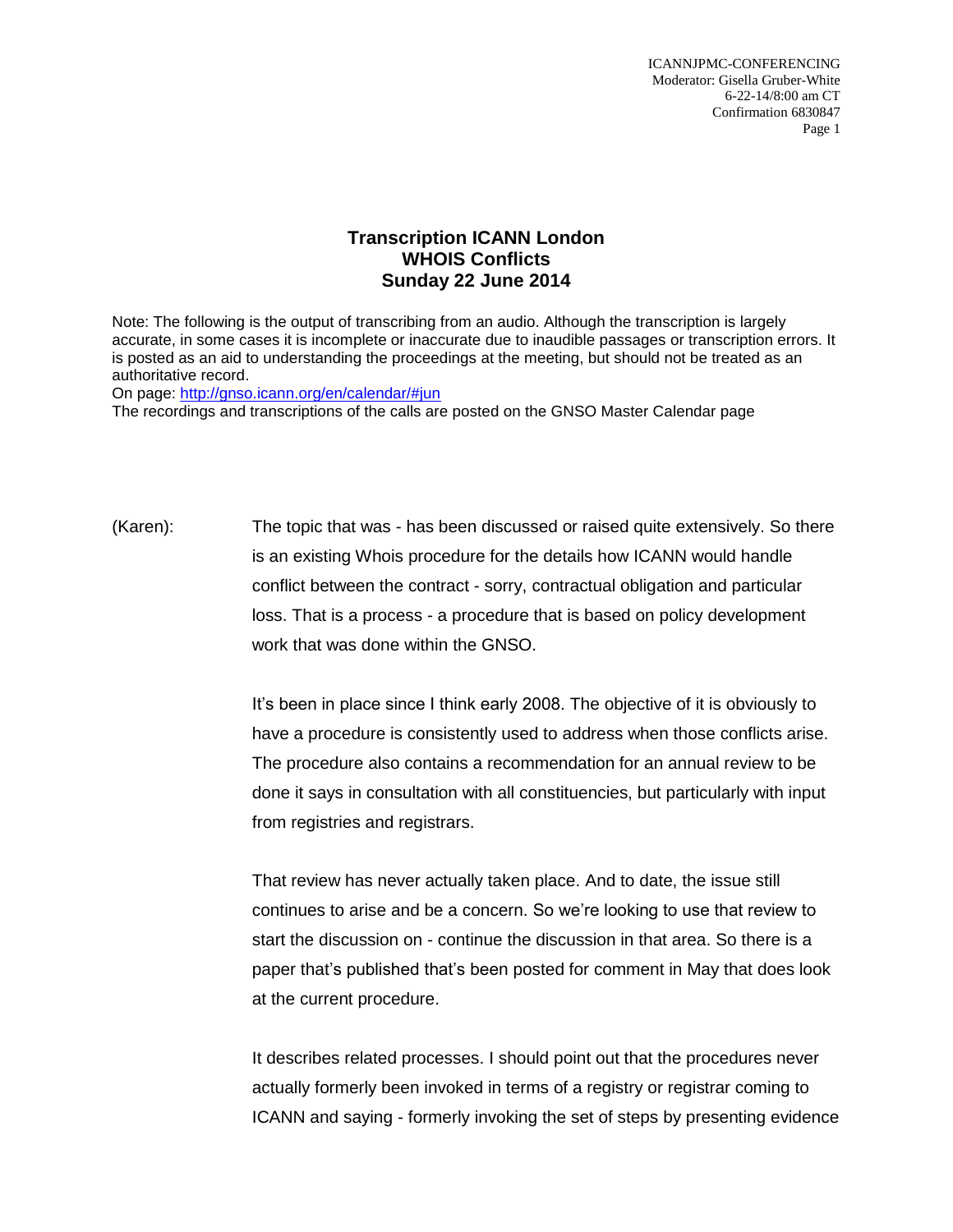there's an enforcement action or judgment against me because of my compliance with this contract. And so, there have been other processes that address similar cases. For example, some registries have used the Registry Services Evaluation process to submit requests for contractual amendments that help address this.

We've also recently established the procedure for registrars to request data retention waivers which are being published and granted now. So it does look at some of those processes and how they can potentially relate to inform what we're doing in terms of (Who Is). So the - as I said, the paper is open for comment. I encourage people's feedback on it.

The comment period was extended based on requests from people who I wanted I think to particularly discuss the issue at this meeting. So it is - the comment period is open through July 3. And the reply period closes on August 1. In terms of the process, what we'll - what we foresee to occur after the comment period, we didn't want to constrain the process too tightly.

We wanted to see what feedback we got. But I first want to you know make clear that the procedure is based on GNSO policy advice. And so the GNSO does always have the option to review or modify the existing policy recommendations. The - you know one possible outcome that we see - you know depending on the feedback if there are you know one or two solutions that are proposed often is to develop a paper around some of those for additional discussion.

Potentially also, again depending on the feedback, one approach could be a form a - something like an implementation recommendations team that looks at actual implementation of the policy advice and whether that could be done differently. I think that covers the key points of the issues. So I'll turn it back to you for any questions or discussions. Thanks.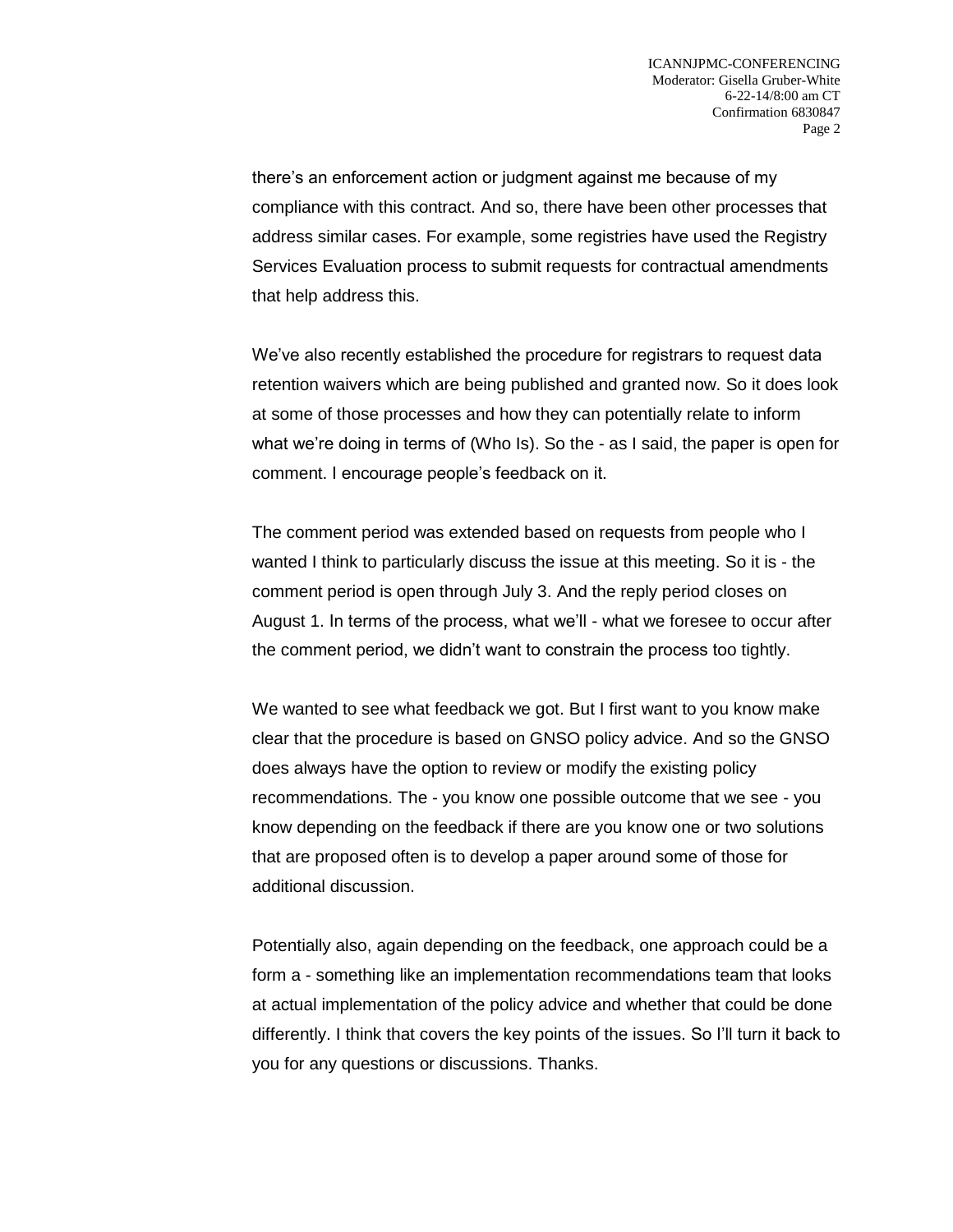Man: Thank you. I see no one in the queue at this time. But I'll start with Steve and then go to (James).

Steve DelBianco: Hey, (Karen), Steve DelBianco for the BC. Appreciate the extension. BC's comments are in draft and review right now. But I wanted to ask a question and offer an observation. The question would be do we have enough data on actual time of the exemption or non-enforcement was granted to really be able to move ahead?

> I mean it's my sense we've never used this process. Is it - is it you know unusual than for us to be looking at revising a process we've not yet used? Or are we assuming that its' nonuse is indicative that it may not be useful in its' current form. That what you're thinking?

(Karen): Thanks, Steve. So yes, there's a - it says in the paper that there hasn't been a case where this procedure, this actual set of steps has been followed. And you know which may be indicative of there's no problem which may be indicative of you know maybe there's a reason it's not being used and people are going around and trying to look at other ways to do this.

> So, we're kind of looking for people to comment on that. It is - I mean one of the reasons that I think we haven't reviewed it to date is you know that there's not much in terms of statistics or experience that you can - that you can point too.

Steve DelBianco: Then if I can do a follow up on that. Then so the BC's current principles to guide that would be that - to maximize the number of times we retain all the language and the contracts since we worked so hard to do policies that generated the contracts. To minimize the reach of an exemption or a nonenforcement and that reach could be geographical reach, you know tightly constrained to the jurisdiction that it affects. Better still, tightly constrained to the contract party that requested it. Tightly constrained to the situation and circumstances of the registrar that it might affect.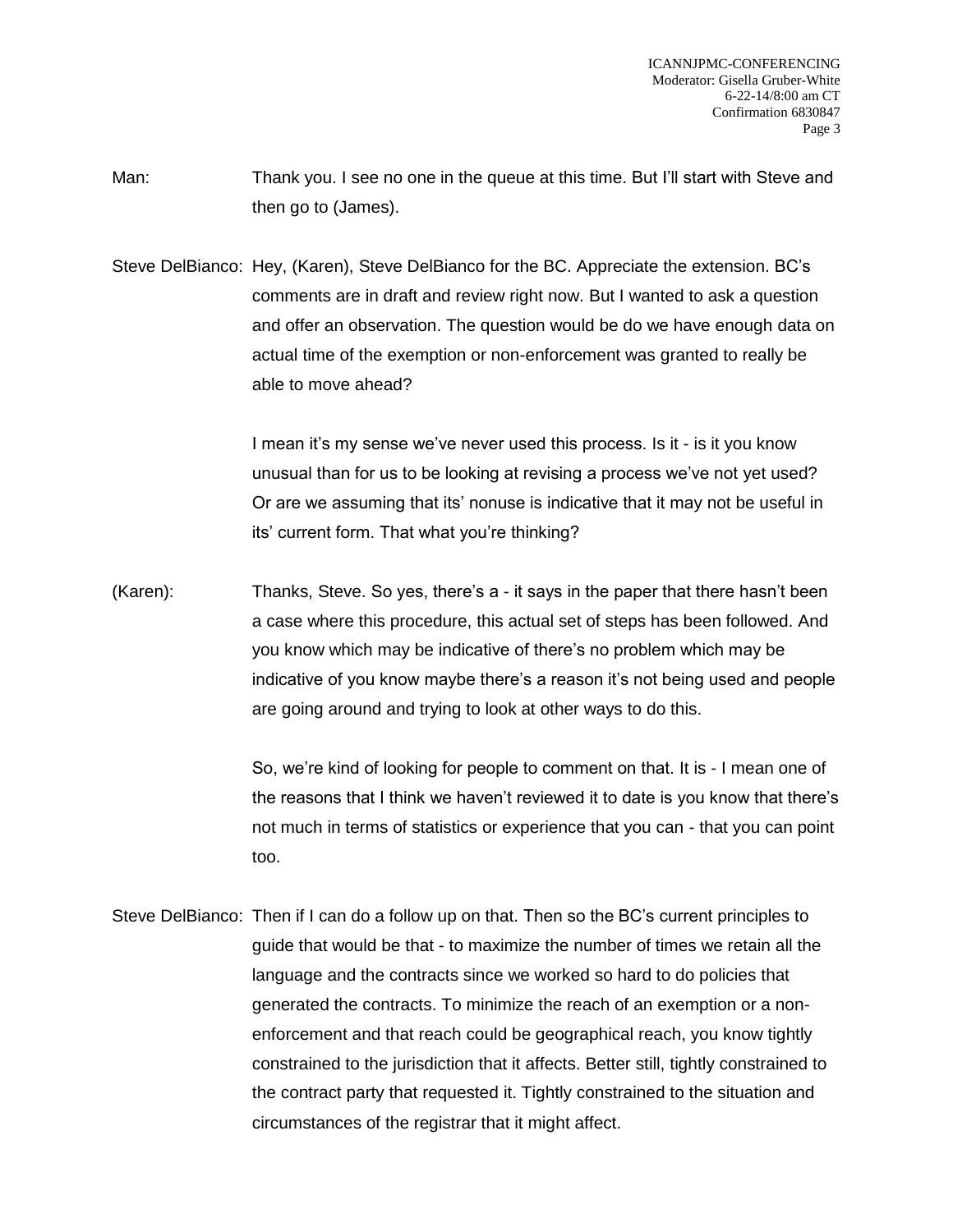And then finally, constrain the time so that it only applies - the exemption would only apply for the time period for which all of these conditions were present. Thank you.

(Karen): Thank you.

Man: Thank you, Steve. Next in queue is (James).

(James): Hello. Thanks for the update, (Karen). And you know I'm just kind of getting spun up into this. And I noticed that some of our more outspoken members of our group are not currently in the room. But I had a couple of questions. And some of them may just come for unfamiliarity with what we're talking about.

> But I thought that there was one case where this process was invoked with a sponsored GOB and that may be anecdotal or that may have not completed the entire process. So I was just a little surprised to hear that it's never been used. I thought it had been used at least one. At least that was my understanding with the (Who Is) review team that we found one case, no?

(Karen): I don't believe so. We looked - you know before we - as we were writing the papers delve into all of the history and all of the cases that you know we knew about and could recollect as to where this issue had occurred. And went back pretty extensively and looked at all the paths that people had taken. So I think that we didn't fine one where this procedure had actually been beneficially invoked. But if there you know if there's something that we missed that- then we'd be happy to...

(James): I'll talk to you offline. Maybe I've got it wrong...

(Karen): Okay.

(James): But I remember us taking a look at that exact issue of...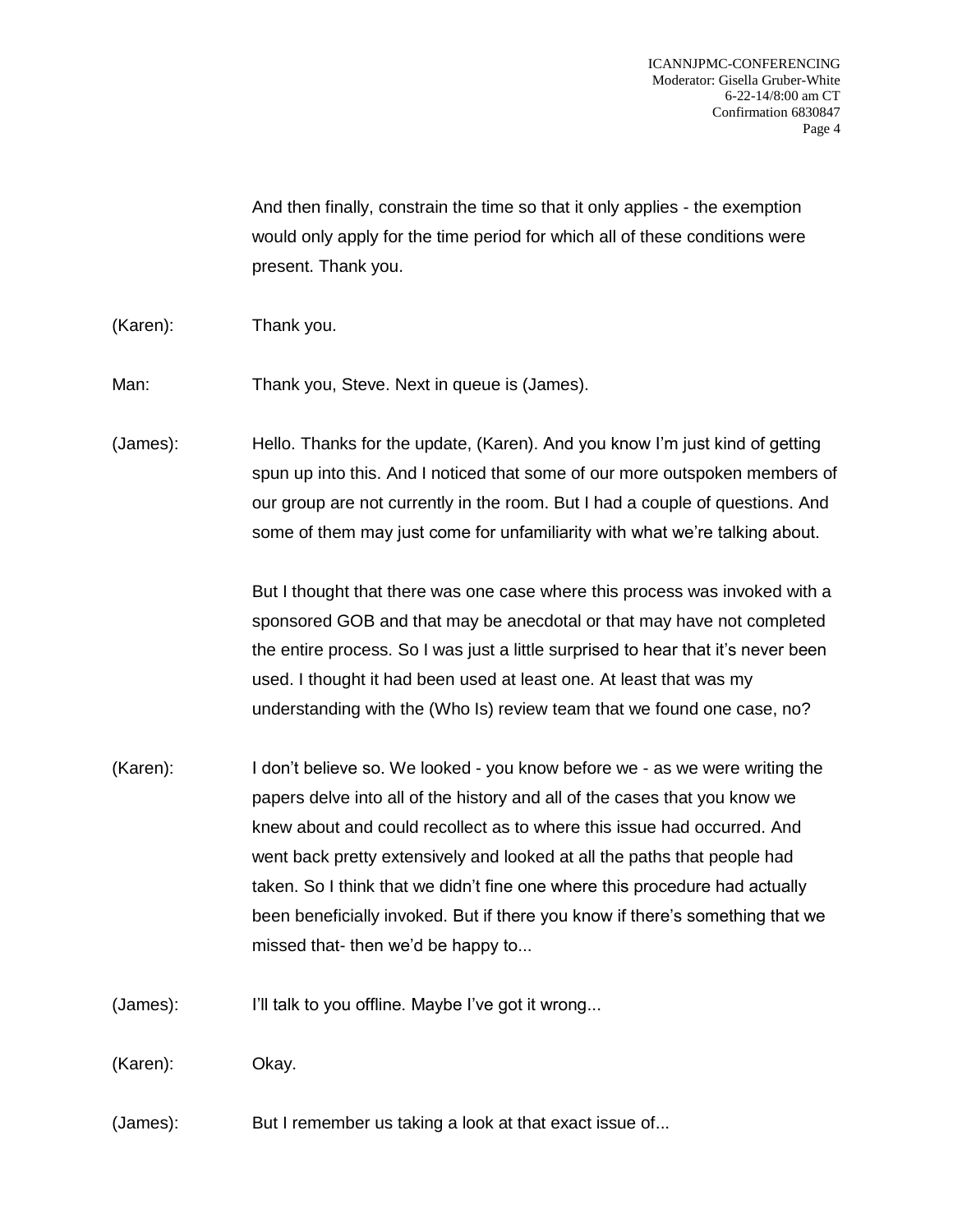ICANNJPMC-CONFERENCING Moderator: Gisella Gruber-White 6-22-14/8:00 am CT Confirmation 6830847 Page 5

(Karen): Okay.

(James): How many times has this been used? And is it - is it serving a purpose. You know I feel like this problem is just going to continue to proliferate and escalate. And as global service providers, we find - unfortunately, Steve I wish we could get the government to also limit the scope of you know - but they keep saying, "well, you know this is our citizen" or "this you know service is provided in our country or whatever. So we - you know you have to now apply our laws you know generally."

> And I think that we - I think what we're looking for in - you know is just some backstop support from ICANN organization that says we're not going to add insult to injury and beat you over the head with a contract while you're having all these disjointed conversations with governments of the world and trying to reconcile all those laws.

So I think we're just looking for some organizational help and not any sort of additional policy or contractual you know hoops we have to jump through. We've got enough on our plate with them. Thanks.

(Karen): Okay. Thank you, (James).

Man: An additional point that ICANN might want to consider is to reach out to those parties that have contacted them in the past, pointing out problems with data protection such as the working - the Article 29 Working Party and communicate with them. Enter into a dialogue. The way it's currently set up, if a company, if a contracted party has a problem with any provision, they have to obtain the legal opinion.

> They have to do all the work. It would be helpful if ICANN in parallel, also commissioned work and investigates the issues that have been pointed out to them and enter into dialogue with parties obviously willing to engage.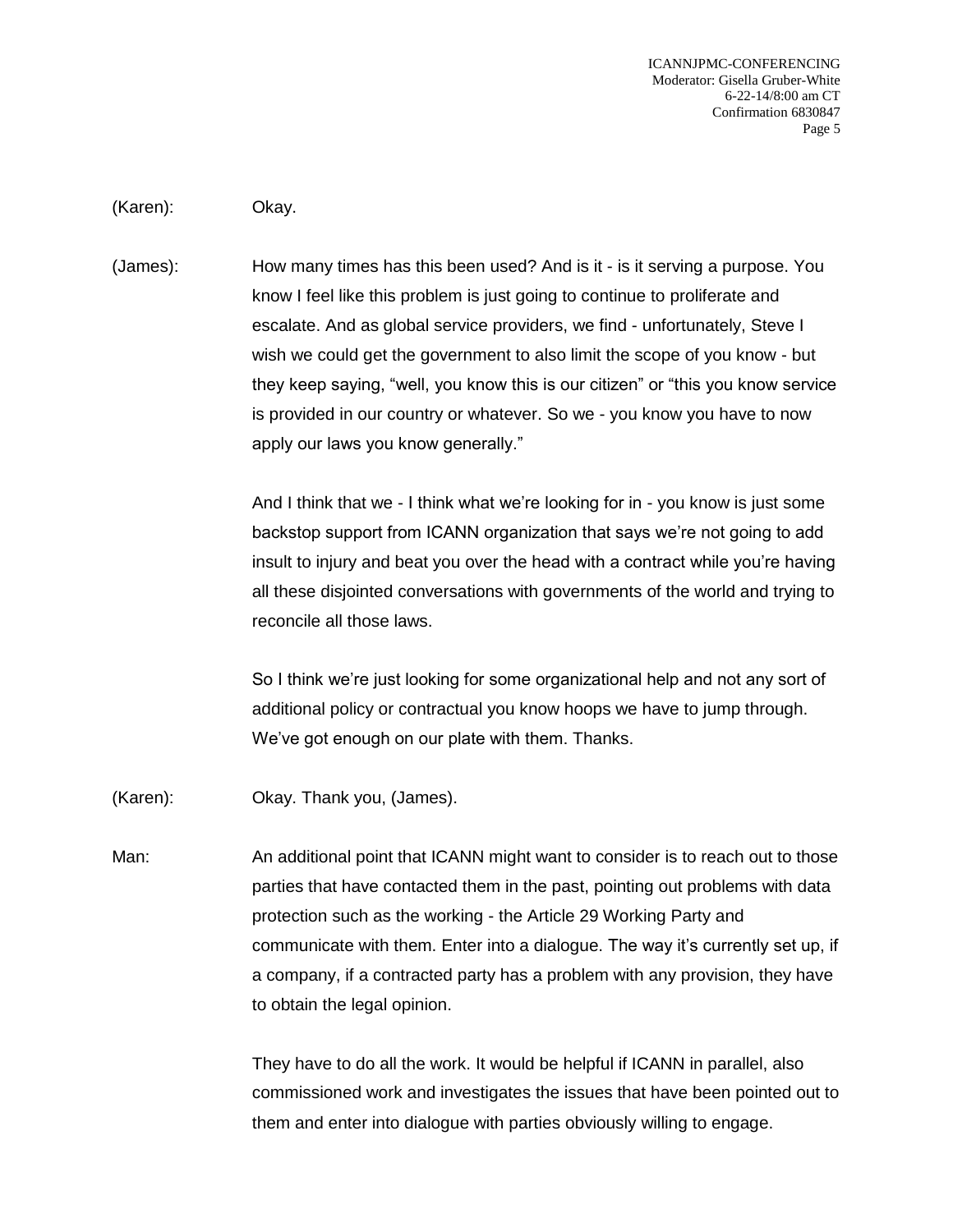ICANNJPMC-CONFERENCING Moderator: Gisella Gruber-White 6-22-14/8:00 am CT Confirmation 6830847 Page 6

(Karen): Great. Thank you.

Thomas Rickert: This is Thomas Rickert for the transcript. (Karen), you were mentioning the related policy for data retention waivers, and we discussed this quite extensively in Singapore. And since we're made some progress, that I have to say that it was an extremely painful process for our parties, extremely result intensive and money and time consuming.

> I would encourage ICANN to look at ways to deal with national law conflicts on the country by country basis and not on a company by company basis. I'm not aware of any law that is specific to a particular company. But still the registrars have to file individual applications and enter into communications with ICANN.

And I think that's unfortunate and unnecessary because the laws are applicable for all traders in their respective countries.

- (Karen): Thanks, Thomas. So I think what you're describing is would be a scenario where you know there's a procedure and there's a known approach kind of for a given country so that you know if there's a new contracted party or somebody's changing their jurisdiction or something, there's a set of resources already there?
- Thomas Rickert: I guess that when to stay with the example of registrars and the data retention waiver where one registrar in a specific country has gone through the process successfully, then there should not be the need for an extra application by other players which is currently the state of it.

(Karen): Right. Thank you.

Man: Okay. I was going to enter myself. But I'm leaving Steve the first.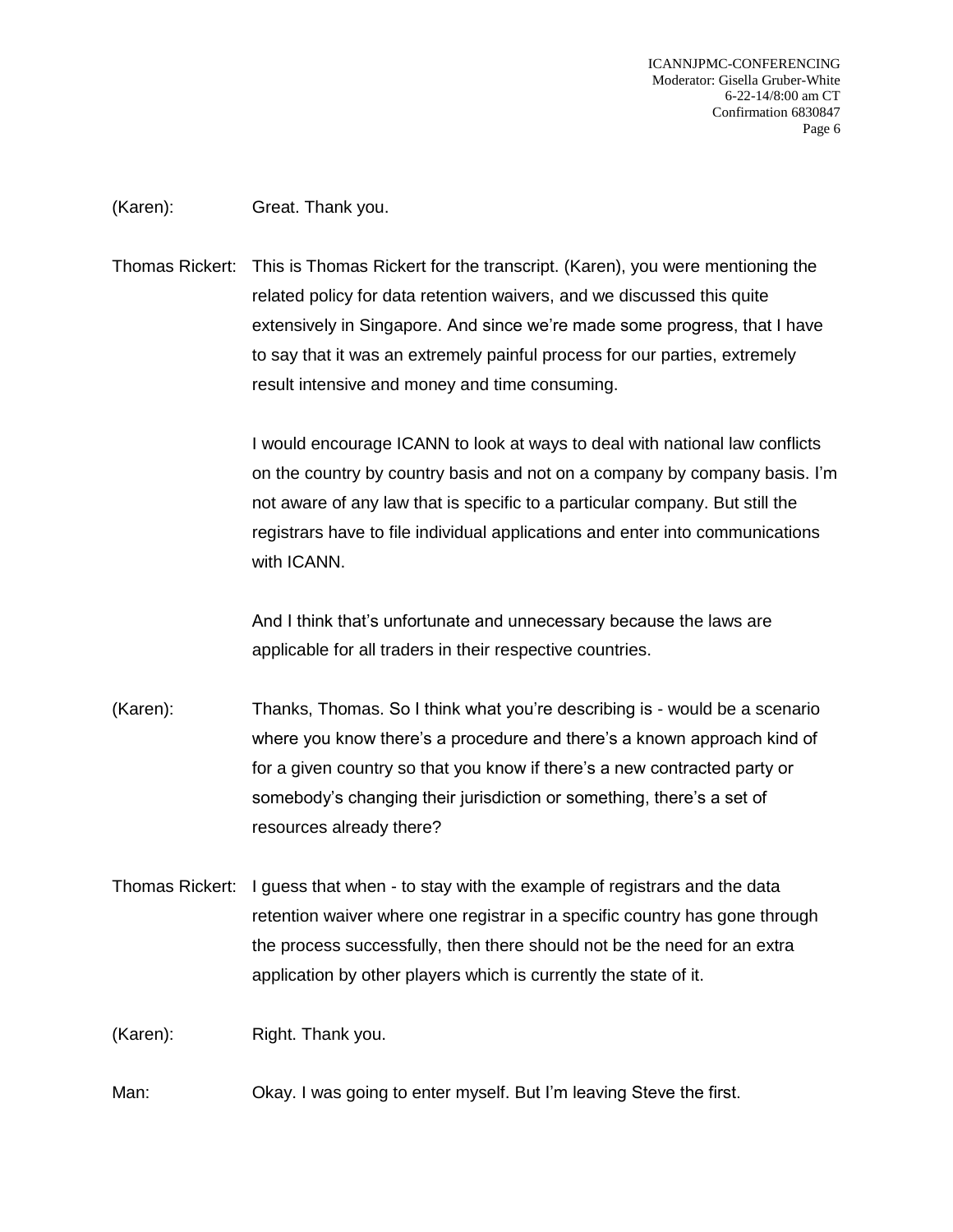Steve Metalitz: Thank you. Steve Metalitz, a member of the intellectual property constituency. We also appreciate the extension of time and will be - we have our comments in draft as well. I guess I'd just like to make two points. First one, that this - just to remind you, as you mentioned I think (Karen), that this policy is the result of I think unanimous or almost unanimous GNSO policy development process.

> I mean it was done in the old way. But it was one of those rare occasions where everyone pretty much agreed on the policy. And then the procedure took a long time to put into effect. And there may be some deviations between the policy and the procedure. But it's worth noting that this was an area of unanimity on an issue that doesn't always command unanimity.

The second point I'd just like to make is on the data retention waivers which obviously are - its' part of this discussion as well. And I think our concern about that process has been - I mean it's a very serious transparency deficits in how those have been handled. You know, Brett mentioned earlier the idea of signing tickets.

These are the only public comment notices I've seen in recent years that are not - have no ownership. There's nobody in - at ICANN who claims ownership of this public notice. It was never posted on the public comment page. And then there's never really been any explanations or responses to the comments that our constituency has filed on all four of the pending waivers.

One is still pending. So maybe we'll see a response on that. So I think there's some problems that have occurred there that hopefully could be avoided in whatever changes if any are made to the (Who Is) conflicts procedure. Thank you.

(Karen): Thank you, Steve. We'll take those comments back.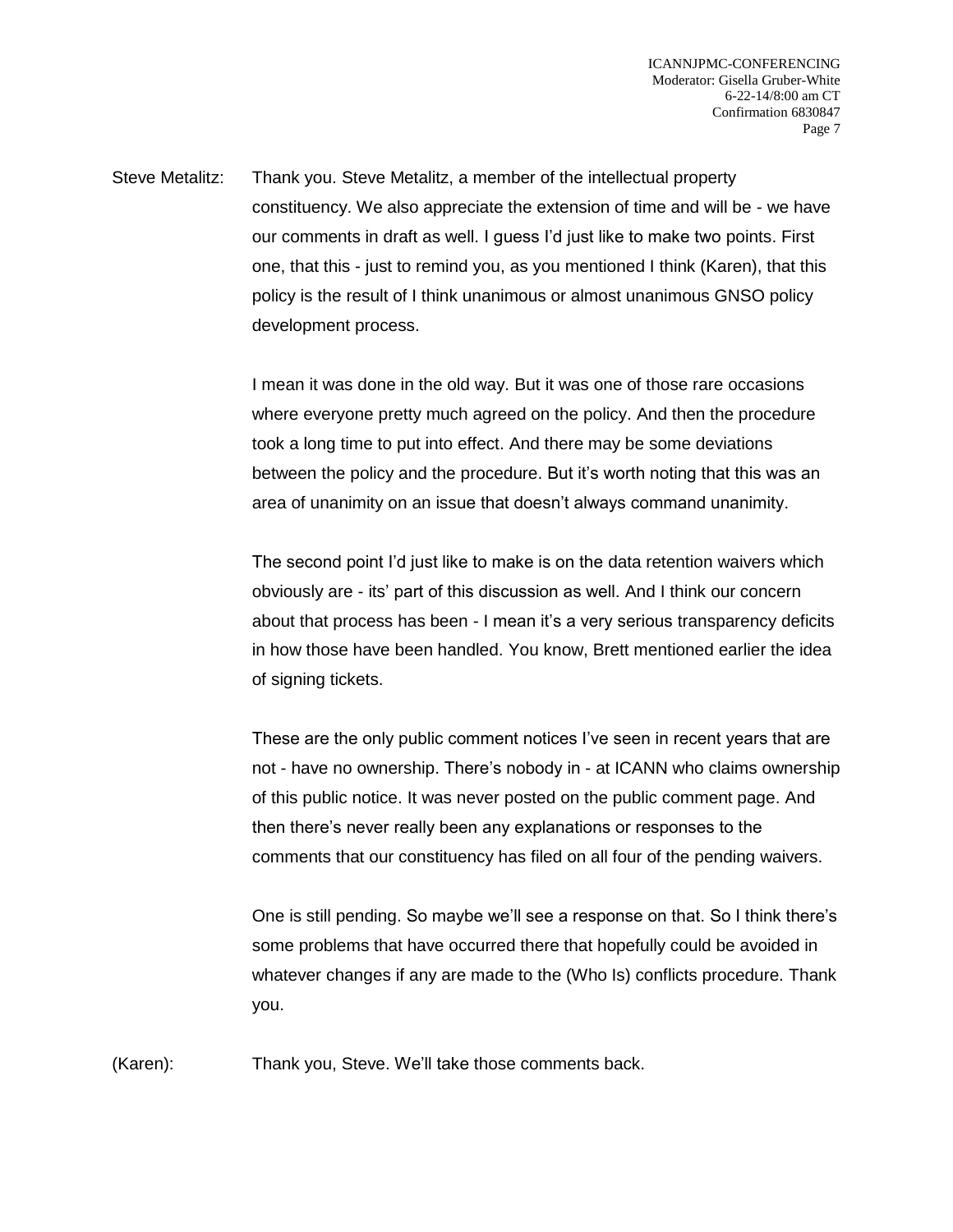Man: Thanks, Steve. Seeing that the queue is emptied, I would like to make one final comment from - in my own personal capacity which regretfully contradicts the one that was made by Steve. I would like ICANN to be - to take a very broad approach for waivers and exemptions that's made simply for the fact that the law may apply to more than one company that has asked for it.

> So for example, if a company asks for an exemption in another company in the same country, ICANN might want to reach out to that company and ask if they want the same exemption if it applies to them. Another case may be for a registrar that may be physically located in one country but operates all its' service operations, technical specifications. For example in the EU which means that it becomes under EU law, European data handler and therefore European data protection law would apply to that entity.

And therefore its' based physically in another location, it would have to have the same waiver to be legally compliant. That's just a consideration that ICANN should take. And therefore, a more broad approach would be appreciated by many contracted parties. That was my personal comment. I don't see any further requests to be put in the queue.

Do you - would you like to add the final comment?

(Karen): Yes. Thank you. I was just thinking of one point that I didn't make that I probably should have is that you know as I said at the beginning, this process is a result of GNSO policy advice. And so while we didn't you know define an exact set of steps for you know if there would be a new or revised procedure, how that would work.

> But I did want to note that we - and we said this in the paper. That we would expect to bring the result back to the GNSO for their review of it.